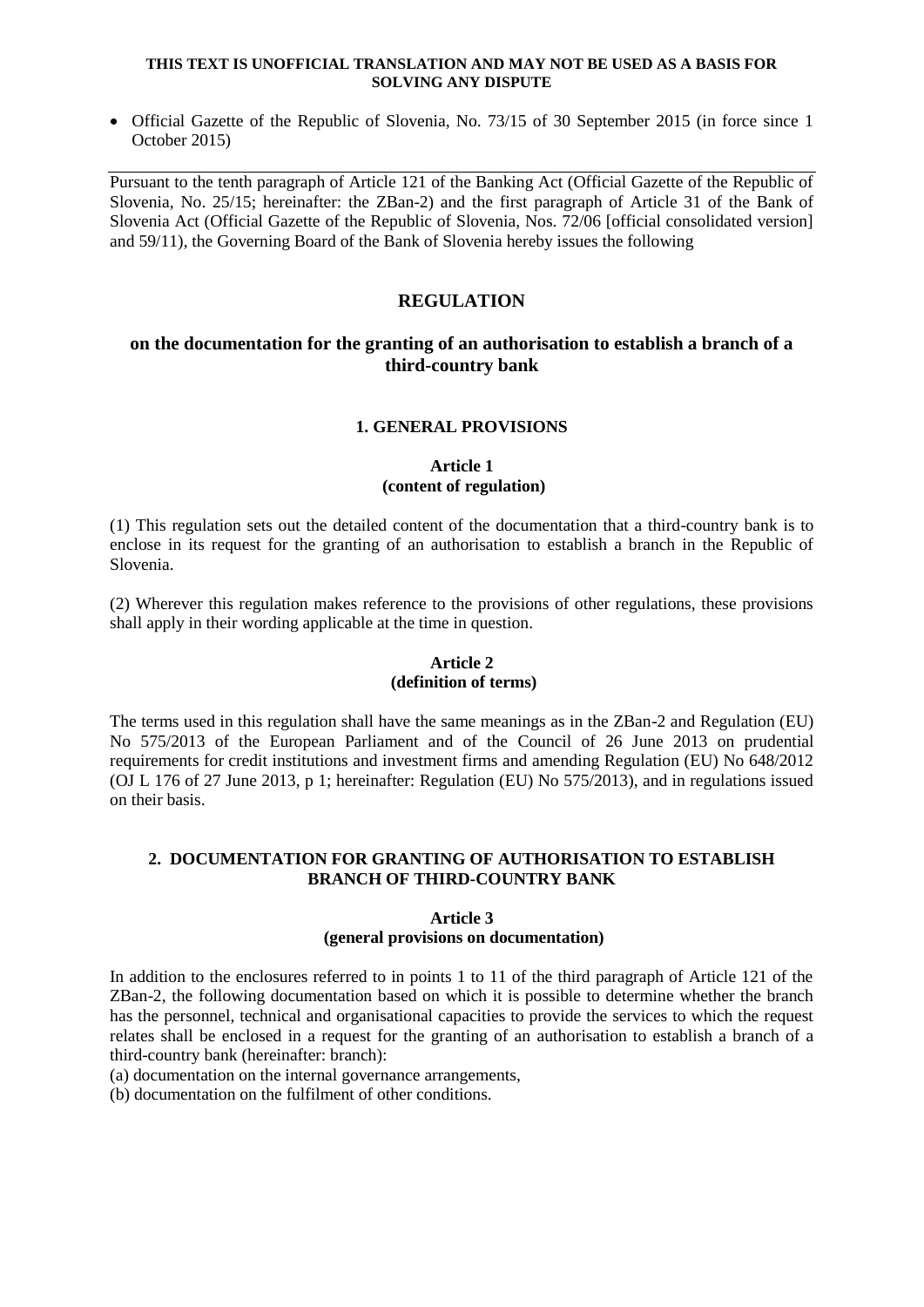#### **2.1 Documentation on internal governance arrangements**

### **Article 4**

#### **(documentation on internal governance arrangements)**

The documentation for determining the stability of the planned internal governance arrangements referred to in Article 128 of the ZBan-2 shall encompass the documentation set out in Articles 5 to 8 of this regulation on:

(a) the organisational structure,

(b) risk management processes,

(c) internal control mechanisms,

(d) remuneration policy and practices.

#### **Article 5**

### **(documentation on organisational structure)**

The documentation for assessing the organisational structure of a branch shall encompass:

(a) an organigram from which it is evident that the fundamental principles of organisation have been taken into account, including a description of the segregation of powers and responsibilities and of reporting flows between the various hierarchical and organisational levels,

(b) rules, instructions and other acts that define the implementation of all work procedures within the framework of the provision of services,

(c) documentation from which the decision-making system and the responsibility of the individuals making decisions in individual work processes within the framework of the provision of services are evident,

(d) documentation from which the responsibilities of the senior management referred to in point 30 of the first paragraph of Article 7 of the ZBan-2 and the manner of ensuring the effective supervision of the senior management by the management board are evident,

(e) documentation from which the policy for the prevention of conflicts of interest is evident,

(f) documentation:

- from which the number of employees that will provide services, the qualifications breakdown and their level of professional competence are all evident,
- that demonstrates the professional competence of key function holders,

(g) documentation from which the policy for the achievement of high professional standards and business ethics is evident.

#### **Article 6**

### **(documentation on risk management processes)**

The documentation for assessing the effectiveness of the bank's risk management processes shall encompass:

- (a) the concise risk statement of the management body referred to in point (f) of the first paragraph of Article 435 of Regulation (EU) No 575/2013,
- (b) the strategies and policies for taking up and managing risks referred to in Articles 5 and 6 of the Regulation on internal governance arrangements, the management body and the internal capital adequacy assessment process for banks and savings banks (Official Gazette of the Republic of Slovenia, No. 73/15; hereinafter: the governance regulation),
- (c) a description of the risk management processes referred to in Articles 20, 21, 23 and 24 of the governance regulation,
- (d) a description of the internal reporting on risks referred to in Article 25 of the governance regulation,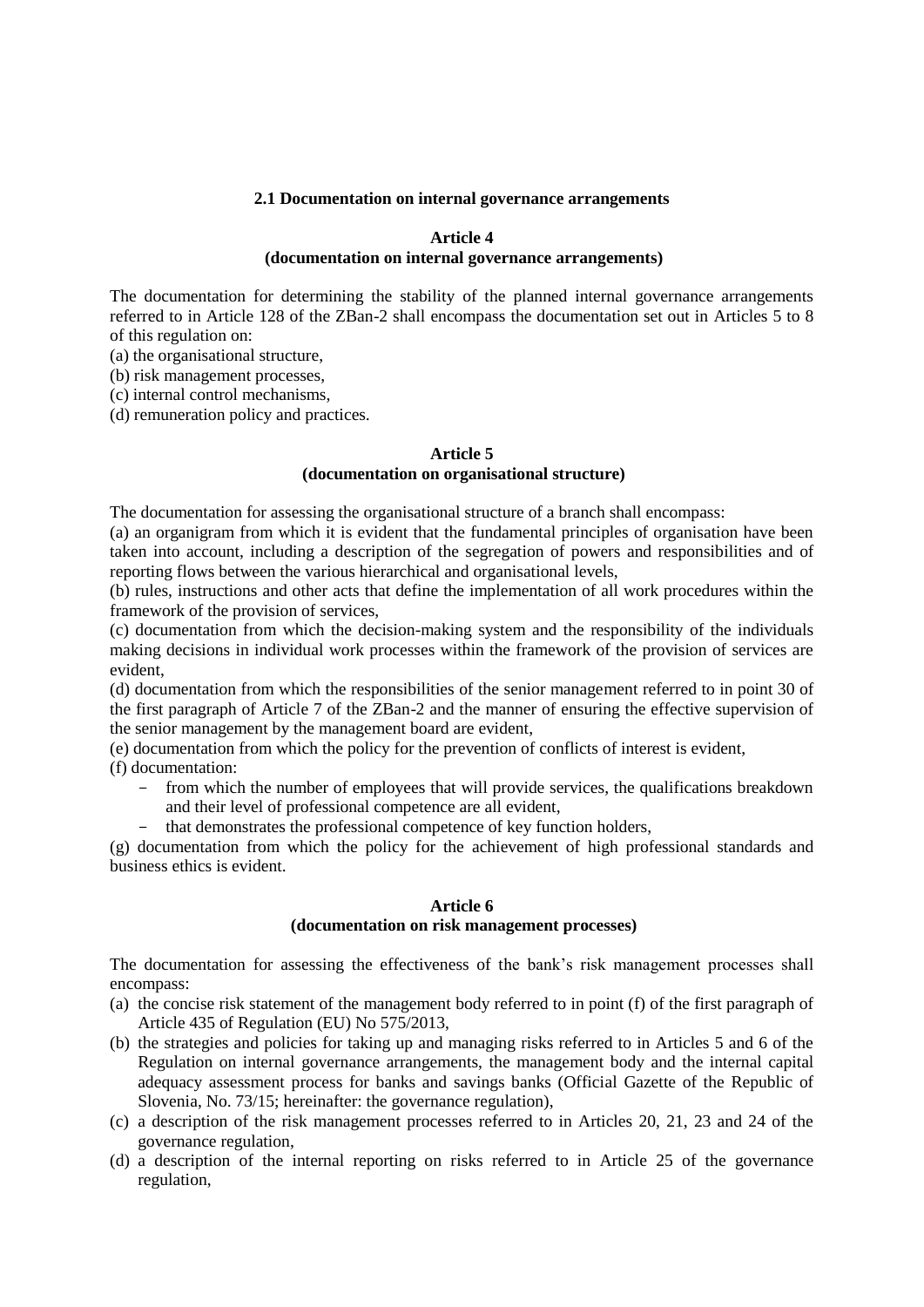- (e) the policy for the approval of new products referred to in Article 28 of the governance regulation,
- (f) the policy for the use of external parties referred to in Article 29 of the governance regulation.

### **Article 7 (documentation on internal control mechanisms)**

The documentation for assessing the effectiveness of the bank's internal control mechanisms shall encompass:

- (a) documentation from which the organisation of the internal control mechanisms with a description of the rules for and controls of the implementation of the bank's organisational procedures, business procedures and work procedures (hereinafter: internal controls) is evident,
- (b) documentation from which the organisation and level of functioning of the following are evident:
	- the internal audit department in all work processes within the framework of the provision of banking services, including the internal audit department's strategy and a description of internal auditing and the scope of activities over the first two years of operation in respect of individual work processes within the framework of the provision of banking services,
	- the risk management function and the compliance function, including an act that sets out the purpose, importance and tasks of the particular function, the hierarchical position of the head of the particular function, and the annual plan of the particular function.

## **Article 8 (documentation on remuneration policy and practices)**

The documentation for assessing the adequacy of the bank's remuneration policy shall encompass a remuneration policy referred to in the first paragraph of Article 169 of the ZBan-2 that takes account of the fundamental principles for defining a remuneration policy and practices.

### **2.2 Documentation on fulfilment of other conditions**

## **Article 9 (documentation on fulfilment of other conditions)**

The documentation for assessing the fulfilment of other conditions for the granting of an authorisation to establish a branch of third-country bank shall encompass:

- (a) a financial plan, including a projection of the provision of the financial assets or collateral referred to in the fourth paragraph of Article 121 of the ZBan-2,
- (b) documentation with regard to the level of technical equipment in the premises that allows for the safe, unimpeded implementation of business processes within the framework of the provision of services, and provides for the relevant segregation of individual functions of operation, and the possibility of their interconnection,
- (c) a strategy for the development of information systems, and an information systems security policy that takes account of the recommendations of the relevant standards issued by the Slovenian Institute for Standardisation or another competent authority,
- (d) documentation with regard to capacities for timely, accurate and standardised reporting to the Bank of Slovenia and other supervisory institutions.

## **Article 10 (description of deposit guarantee scheme)**

A bank of a third country shall enclose a detailed description of the deposit guarantee scheme valid in the bank's home country in the request for the granting of an authorisation to establish a branch. The description shall contain a precise and comprehensive overview of the rights and obligations of